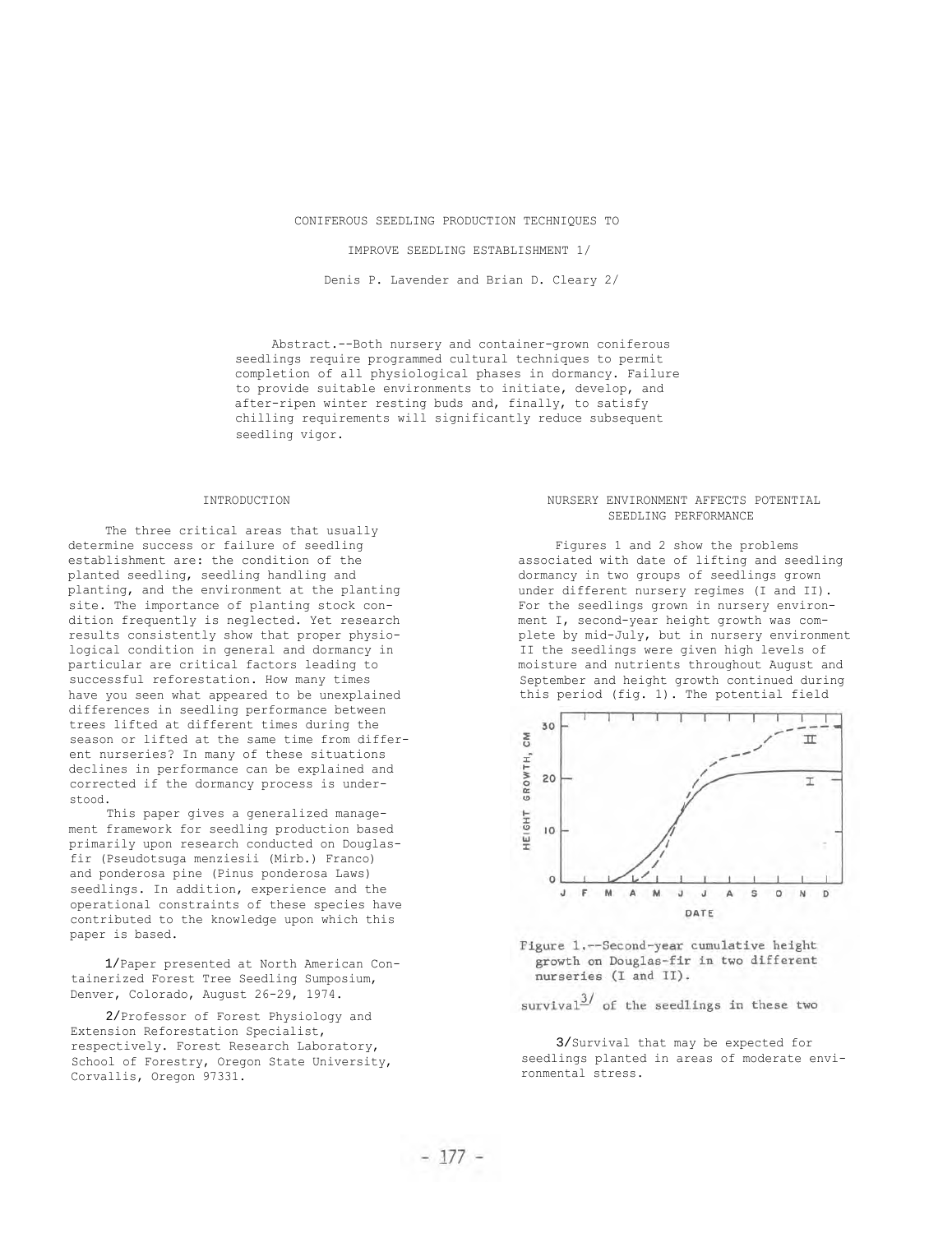groups is drastically different. Although both groups of seedlings have a low potential for survival after lifting and outplanting during late summer and early fall, only those seedlings in environment I have a high potential for survival and growth when lifted between December and March 1 (fig. 2).



Figure 2.--Potential field survival of nursery stock that has been properly hardened off in late summer, I above. Failure to harden the seedlings results in loss of mid-winter peak, as shown in II above, This figure represents a synthesis of experience over several years with both Douglas-fir and ponderosa pine seedlings,

#### DORMANCY

Data obtained from laboratory trials and from empirical evaluation of nursery-grown seedlings have demonstrated that "dormancy" in Douglas-fir is not a single resting phase, but a series of physiological states, each with distinct characteristics and requirements. Conifer seedlings under natural conditions initiate dormancy in mid-summer, primarily in response to moisture stress. They generally do not resume shoot elongation until the following spring. This resting period may be divided into four physiological phases:

1. DORMANCY INDUCTION from early or mid-July to mid- or late September. During this period terminal buds are initiated, developed, and after-ripened largely in response to moisture stress. If plants are well watered, or exposed to long photoperiods, the buds may break and the seedlings produce a second or third "flush" of growth.

2. DORMANCY DEEPENING from mid- or late September to mid-November. Plants in this state have well-formed buds that will resume growth only slowly or not at all in response to a favorable environment. Seedlings in this state are susceptible to damage from desiccation, cold storage, or any disturbance caused by normal nursery handling.

3. DORMANT PHASE from early or mid-December until mid-February. Plants in this state are indistinguishable from those in phase 2 morphologically, but they have a strikingly different physiology, which results in a much greater resistance to environmental stress than the seedling encounters during the winter and/or during transplanting.

4. POST DORMANCY from mid-February until bud burst in spring. During this phase, seedlings gradually lose their frost resistance and will grow if placed in a favorable environment. The seedlings are no longer resistant to stresses that might be encountered during lifting, storage, or planting.

Awareness and appreciation for the significance of the phases in the dormancy period dictate that we design our nursery practices to insure that each phase is complete and that all metabolic shifts during each phase of the annual growth cycle have taken place. Only then will the seedlings have a maximum potential for growth and survival after transplanting to a field site.

# NURSERY PRACTICES AFFECT SEEDLING VIGOR

Douglas-fir seeds normally germinate in April at elevations below 2,000 feet in the Cascade Mountains or the Coast Range. Unfortunately, northwest nursery soils are frequently too wet to work in early spring, so seeding is delayed until mid-May or later. Therefore, the earliest possible sowing of seed, which has been stratified for at least two months to assure rapid germination even in cold soils, is essential if seedlings are to develop at a maximum rate during May and June. During this period, temperatures are generally mild, and irrigation is effective in maximizing both photosynthesis and growth. Later, during July and August when temperatures are high, seedling growth is restricted even with irrigation.

Irrigation schedules from mid-July until the onset of fall rains are crucial to the future vigor of seedlings. Under natural conditions, dormancy in Douglas-fir and ponderosa pine is induced and maintained by increasing moisture stress until plants are so "hardened" they can not resume growth in response to early fall rains. If nursery irrigation is too heavy or too frequent to permit development of true, well-formed, winter resting buds by late August, plants may respond by producing a second flush of growth in late summer or early fall. Even though such growth may appear favorable because it increases plant size, in actuality it most often has an unfavorable effect upon future plant vigor in two ways. First, the additional tissue produced is frequently non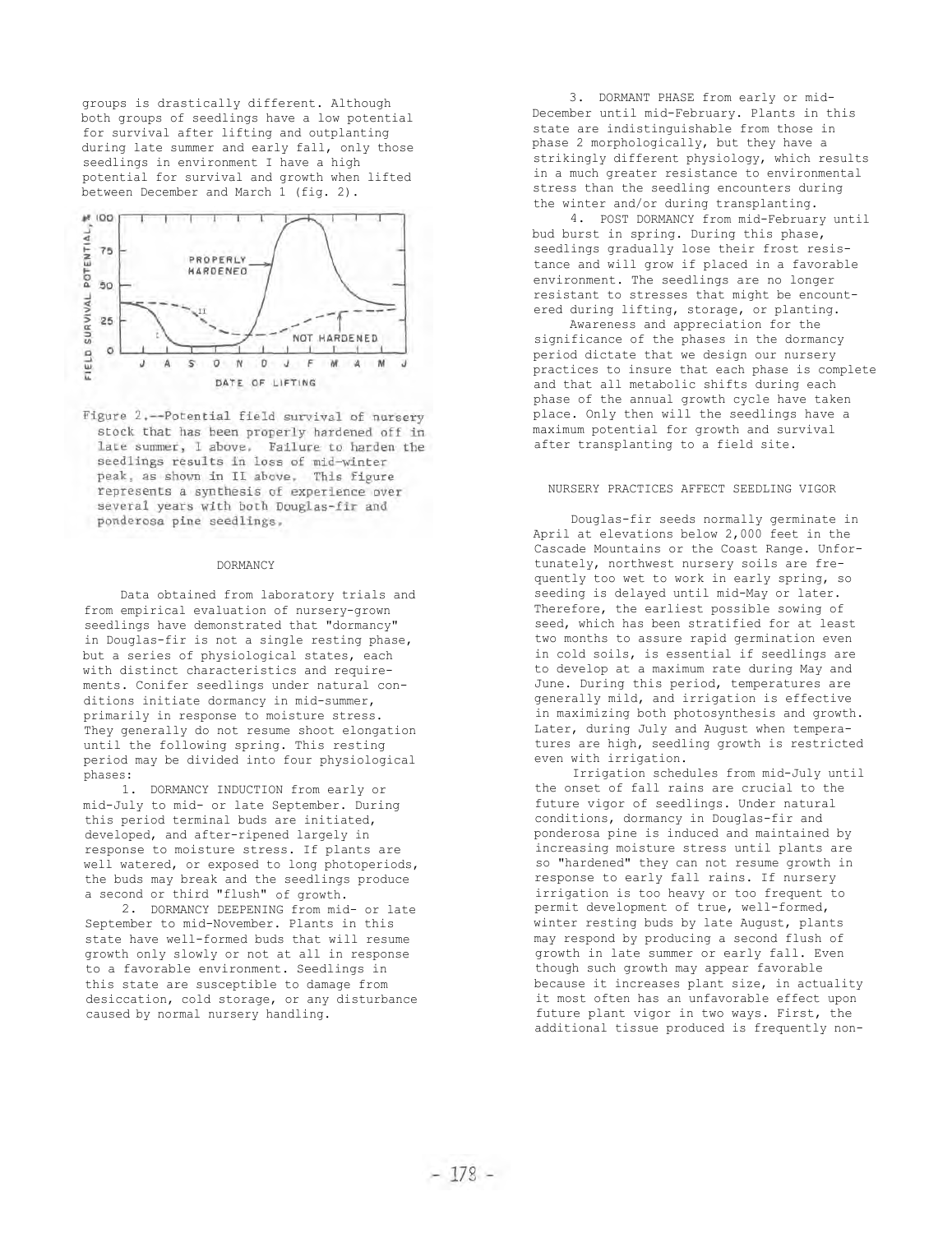hardy and is killed easily by early frosts. Second, the second flush causes long delays in the normal sequence of seedling physiology from dormancy induction to dormancy deepening. As a result, seedlings that have secondflushed are not conditioned properly for winter chilling/, which is necessary to assure prompt, vigorous growth of shoots and roots in the following spring. A failure to develop well-formed winter resting buds on the seedlings by mid-August frequently results in a delayed bud burst the following spring. Seedlings that demonstrate delayed bud burst usually have reduced survival potential. These seedlings generally suffer decreased rates of survival and growth after planting, especially on droughty sites.

Early vigorous root growth is also an important factor in successful establishment. Seedlings not allowed to complete all four phases of the dormancy sequence, as a result of either nursery mismanagement or early lifting, have been shown to have impaired root growth the following spring.

# RECOMMENDED NURSERY PRACTICES

The most effective way to fulfill all of the seedling dormancy requirements is through nursery practices that create a favorable environment (Environment I) during each phase. Nursery irrigation schedules should be tailored to produce a moderate moisture stress in both first- and second-year seedlings between mid-July and the initiation of fall rains. Superficially, this recommendation may appear to conflict with the need to cool nursery beds by irrigation during hot days  $(85 \text{ }^{\circ}\text{F.} \text{ or more})$ . The cooling effect of water, however, is achieved largely through evaporation from the soil surface and seedling foliage. Therefore, frequently spaced, very light irrigations, where moisture does not penetrate to the rooting zone, are most efficient at cooling while maintaining a moderate level of seedling moisture stress. This treatment also allows seedlings to maintain high levels of photosynthesis.

 4/In common with many temperate-zone plants, Douglas-fir and ponderosa pine both require exposure around 40°F. to stimulate the transition from dormant to post-dormant condition. Research has shown that seedlings require a period of about three months of constant 40 F. temperature to assure vigorous shoot growth. Under natural conditions, however, a substantially longer period of low temperatures is required because the fluctuating temperatures common to northwest winters are much less efficient in satisfying the chilling requirement of the plant.

First-year seedlings should initiate their final winter resting buds no later than August 1 (preferably July 15), but secondyear plants should enter dormancy about two weeks earlier.

Once the winter resting buds are well formed, the seedlings require a period of mild temperatures and increasingly shorter days to prepare them for the beneficial effects of chilling and to induce frost hardiness. During this period, normally from mid-August until early December, the plants have low tolerance to the stresses created by lifting, packing, and shipping. Therefore, nursery harvesting should not begin until early December .5/ If seedlings must be lifted before early December, the mortality frequently associated with early lifting may be reduced, but not eliminated by: 1) lifting only seedlings that were placed on an irrigation regime designed to induce moisture stress 2 weeks earlier than previously recommended (around July 1); 2) planting only favorable, northern exposures with such stock: 3) scheduling nursery and field operations so that seedlings are planted no later than 2 days after lifting, and 4) wrenching seedlings during summer and early fall. If possible, seedlings should be kept in a cool location between lifting and planting rather than in cold storage.

Research data demonstrate that properly controlled, cold, dark storage is not damaging to seedlings lifted between mid-December and late February. In fact, seedlings lifted and stored in late February may be the only practical solution for regeneration of high-elevation areas with bare-root stock in the spring. Foresters should be aware, however, that production nurseries generally do not have the same degree of control over the storage of millions of seedlings that is possible with experimental material. Unless production facilities are upgraded, reforestation projects should be planned to utilize seedlings with a minimum possible storage period.

### GREENHOUSE PRODUCTION

The concept of producing planting stock in containers and maintaining it in greenhouses, at least during the period of active seedling growth, appeals to foresters because this technique permits: 1) production of seedlings large enough to outplant on many forest sites within one year; 2) a probable reduction in planting shock through minimal disturbance of

 5/The date of completion of dormancy deepening may vary slightly depending on latitude and local climate at the nursery in question.